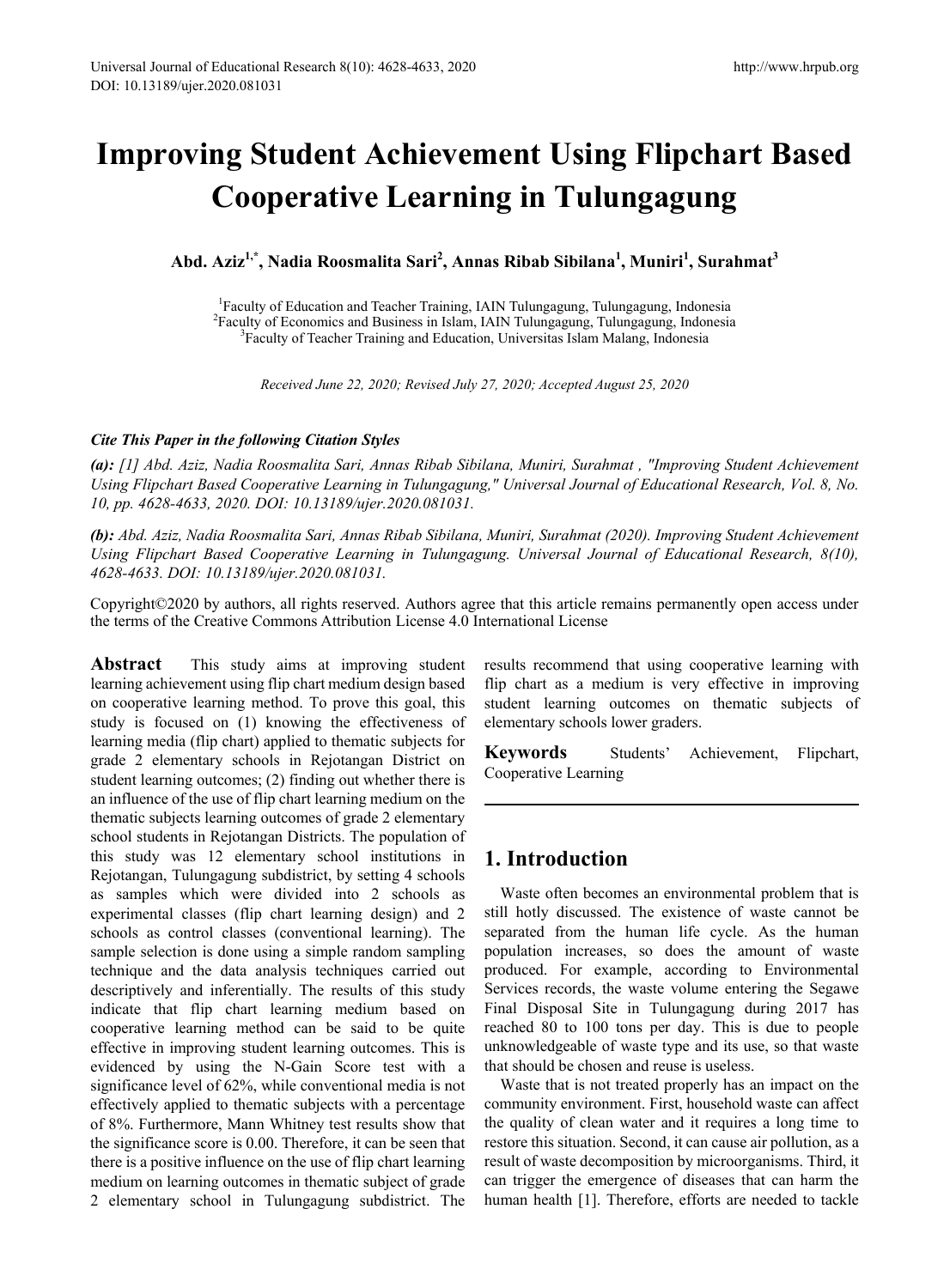the existence of waste in the Indonesian community. Organic waste is now widely used as material for composting, or biogas, but inorganic waste is very minimal in management [2]. Theoretically, inorganic waste can be processed in three ways. Those are reuse, reduce, and recycle. Reuse is to directly reuse the waste with the same or different functions. Reduce is to reduce the use of goods to minimize waste generation. Meanwhile recycle is to reuse processed waste.

Considering the problems and impacts of waste, an idea to recycle waste into more useful stuff and can be used for the learning process has emerged. The recycle is to recycle the used calendar into an interesting learning media that is flipchart. Interesting learning media can used independently to achieve competence [3], such as Flipchart. Flipchart is a chart or feedback chart that presents information. The parts of the message are written or outlined in separate sheets, and then the sheets are bundled into one. To use the flipchart is only to turn the sheets one by one according to the message delivered [4]. Creating a new flipchart requires a lot of time and money, so that not many teachers want to use flipchart for learning.

Based on the observations, when the thematic learning process took place in several MI (Islamic Elementary School) Rejotangan areas, students were less enthusiastic in learning. The teacher presents learning in conventional methods, so students tend to be passive. The teacher is still the single actor in the class while the criteria for thematic learning use students-centered approach rather than the teacher-centered. So, in thematic learning, it is necessary to use interesting learning media such as flipcharts to make students more enthusiastic, active, and finally, the learning outcomes can be achieved optimally. In other side, the mathematic needs media content as a stimulation [5]. Researchers propose this method based on observations and literature studies that researchers read, namely research conducted by [6].

Flip chart is a two-dimensional learning medium that can help students understand abstract concepts to be more contextual. Based on the cognitive development theory put forward by Piaget in [7], children in primary school age enter a concrete operational stage. It means that the majority of students in elementary schools have been able to understand symbols, concepts and theories but need concrete objects as an intermediary to understand.

The results of research conducted by Pratama on the use of flipchart medium showed that teachers became easier to convey material to students. Therefore, students were more motivated and easier to understand the material [8]. This is in line with the research conducted by Desi Eka P. that the use of flipchart medium on thematic learning models with animal and plant themes can improve student learning outcomes [4]. Based on these results, it was found that Flipchart medium is effective to be used in the learning process.

Based on the explanation, it needs an effort to make the

learning process more interesting, active, effective and fun. If students feel happy during learning, then there is no need to force them to learn. Students are no longer just being told but looking to understand a concept or theory. Cooperatively, students can work together with classmates so that they can build social competence among each student. The purposes of this study are; first is to find out the effectiveness of the learning medium (flipchart) which is implemented in thematic subjects for grade 2 elementary school students in Rejotangan against student learning outcomes and second is to find out whether there is an influence of the use of flipchart learning medium on the learning outcomes of grade 2 elementary schools students in Rejotangan District on thematic subjects.

### **2. Related Works**

A flip chart is one of the learning medium developed by utilizing the used calendar to be more efficient. The main purpose of this research is to improve students' learning outcomes. Flipchart design is a form of visual medium that is chosen and is part of the learning strategy. The selection of medium is adjusted to the secondary level students of elementary school, where [9] students at this level need visualization of ideas or concepts that are difficult to understand if it is spoken, for example in the form of pictures, charts, diagrams, etc.

This flip chart is considered to be quite good and helps teachers and students in the learning process. Likewise, for teachers, it will be more efficient in terms of time and use of the blackboard so the teacher can continue the lesson without chasing material under the time limitation. Flip chart medium is simple, economical, easily obtained materials, can convey summaries, able to overcome the space and time limitation without requiring special equipment and easy placement. Some strategies that have been successfully implemented in the learning process are e-learning [10], web based learning [11], Moodle [12], animation [13], audiovisual [14], and games [15].

Edward et al. (2019) using Moodle as a medium to improve student competencies especially oriental music at Senior Secondary Level in Sri Lanka [12]. This study analyzes the research in applying Blended Learning (BL) as an approach. The blended Learning strategy shows that there is a significant increase in musical academic competence as evidenced by the experimental group's post-test score of 71.75, in which this value is higher than the control group with a score of 52.07.

Kaushal & Panda (2019) use animation as a medium to produce better learning. The animations used in this research are 2D, 3D, and diagram animation. The study statistically proved that prior knowledge was an important factor while using animation-based teaching styles, therefore it was implemented in HPK students. Meanwhile, the spatial ability is not an important factor because the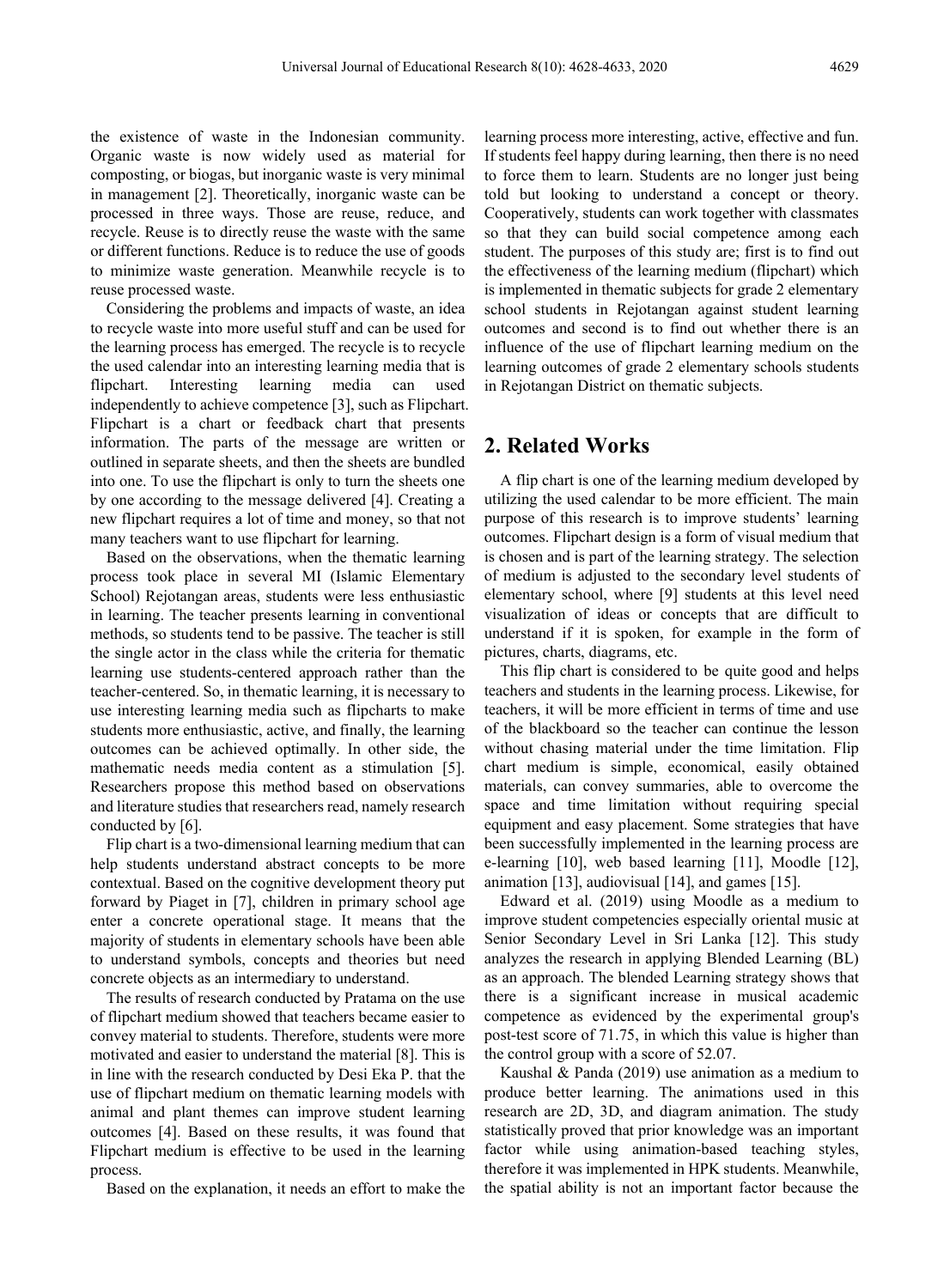level of students' spatial ability is positively influenced by animation learning strategies. This fact can help educators to design learning methodologies to improve learning outcomes [13].

Sapto Haryoko (2019) uses audiovisual medium as a learning strategy in computer network engineering courses [14]. The results showed that the average posttest score of the experimental group students was higher than the control group with a value of 86.00. It can be concluded that audiovisual as a learning medium is far more effectively implemented in computer network engineering courses compared to conventional approaches.

Bin Shyan Jong et al. (2013) uses games as a strategy in classroom learning. Game-based learning takes many forms, including virtual reality, role-playing, and doing assignments [15]. The research investigates the implementation of game-based cooperative learning in the operating system. The results of the study indicate that students are highly motivated to learn with these game-based learning strategies.

This study tried to implement a flipchart as a learning medium to improve student learning outcomes with cooperative learning strategies. Based on the research of [16], learning media can be implemented using cooperative learning strategies.

## **3. Method (Flipchart Learning Design)**

The variables of this study were student learning outcomes for thematic subject grade 2 elementary school using flipchart medium. Student learning outcomes are measured using Pretest and Posttest. Furthermore, to provide a clear picture related to the variables studied through the application of two learning techniques. They are student learning outcomes by implementing the proposed medium (flipchart) and learning outcomes by applying conventional techniques.

The population in this study was  $12<sup>th</sup>$ -grade elementary school students in Rejotangan Tulungagung District. This study took samples for testing as many as 4 schools which were divided into control classes and experimental classes. There are 2 schools for control classes (conventional technique) and 2 schools for the experimental classes (flipchart learning). The selection of this sample is done randomly by using a simple random sampling technique  $[14]$ .

Next, the implementation phase of the experiment begins with the implementation of flipchart medium in thematic subjects. The implementation was divided into several stages; (a) the preparation stage by observing in elementary schools in Rejotangan District and (b) the

learning implementation stage by using flipchart medium which is applied to cooperative learning technique models in the experimental class and providing learning using conventional techniques in the control class.

The instrument was developed based on the thematic subject syllabus and elaborated from the subject to sub-subjects and indicators to be achieved. Developing the tests using the results of learning outcomes model with multiple-choice questions [17]. To guarantee the quality and weight of the questions, the test items were developed with a question analysis model but can reflect students' comprehensive abilities. The pretest was given before the learning process while the posttest was given after the learning is carried out. Students' improvement in learning outcomes was measured by looking at the positive value between the average final score and initial score difference.

This research uses descriptive and inferential analysis techniques. Descriptive analysis was used to describe student scores in the experimental and control groups. Meanwhile, inferential analysis was used to test the hypothesis that there are differences in student learning outcomes between the experimental group taught using flip-chart medium and control group taught using conventional

The effectiveness of flipchart learning design is done by analyzing the test result data which is measured by using the normalized gain score calculation [18] [19]. The following equation is used to calculate the Gain Score.

$$
Normalized Gain \left( < g > \right) = \frac{Posttest score - Pretest score}{Ideal score - Pretest score} \tag{1}
$$

The results of the Gain Score calculation are drawn up based on Table 1.

| Percentage | <b>Description</b> |  |
|------------|--------------------|--|
| $<$ 40     | Ineffective        |  |
| $40 - 55$  | Less Effective     |  |
| 56-75      | Quite Effective    |  |
| >76        | Effective          |  |

**Table 1.** N-Gain Effectiveness Interpretation Category

# **4. Findings**

#### **4.1. Normalized Gain Score Testing (N-Gain Score)**

The sample in this study was four elementary schools with 30 students of each. Data of the pretest and posttest results that have been tested in the experimental class and the control class are shown in Table 2.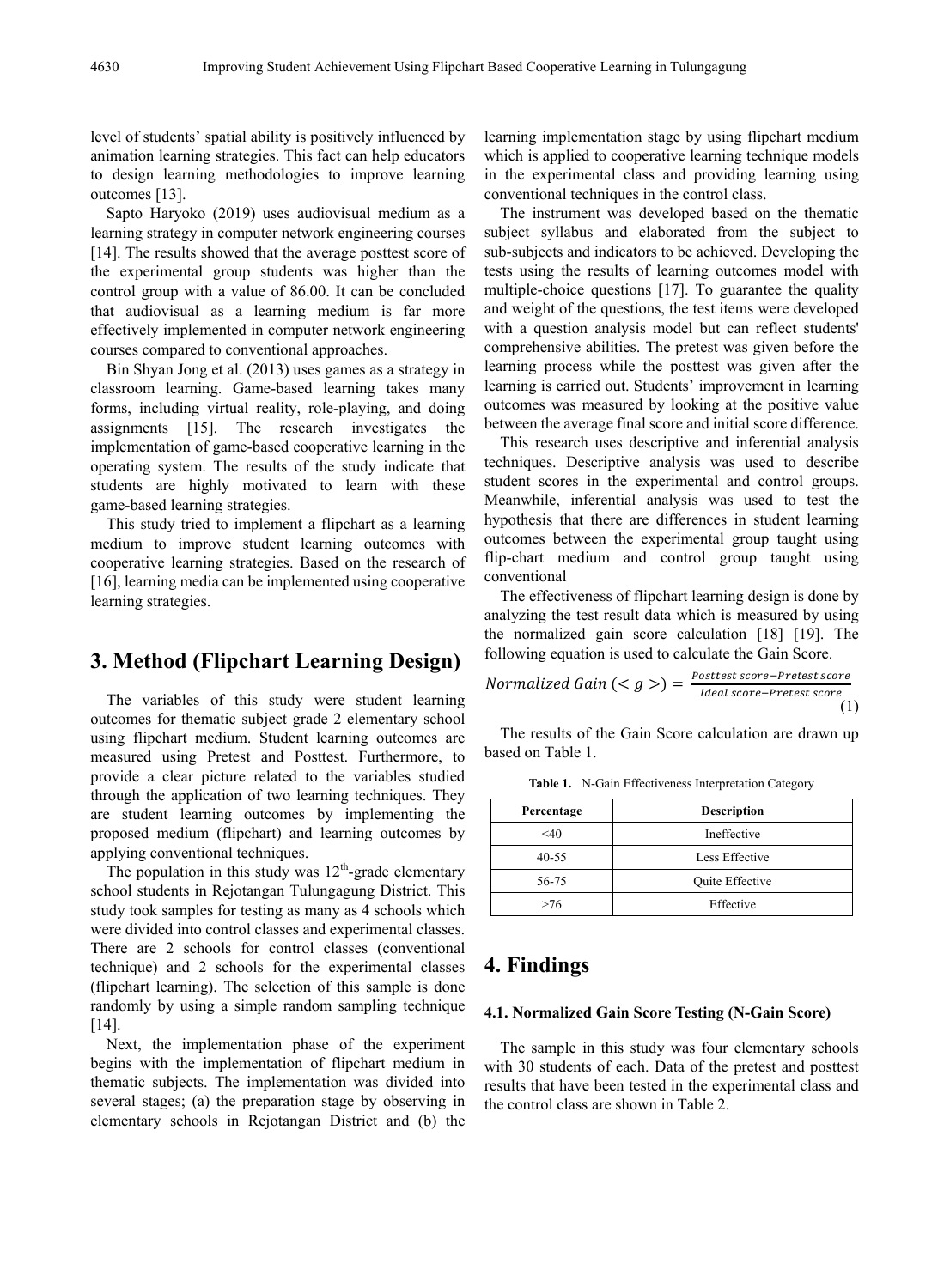|                | Control |                 | <b>Experiment</b> |                 |  |
|----------------|---------|-----------------|-------------------|-----------------|--|
| No             | Pretest | <b>Posttest</b> | Pretest           | <b>Posttest</b> |  |
| $\mathbf{1}$   | 72      | 84              |                   | 86              |  |
| 2              | 78      | 78              | 73                | 85              |  |
| 3              | 79      | 84              | 81                | 80              |  |
| $\overline{4}$ | 88      | 88              | 72                | 93              |  |
| 5              | 87      | 87<br>71        |                   | 87              |  |
| 6              | 72      | 77<br>78        |                   | 90              |  |
| $\overline{7}$ | 71      | 75<br>77        |                   | 90              |  |
| 8              | 78      | 84              | 84                | 84              |  |
| 9              | 75      | 77              | 79                | 91              |  |
| 10             | 84      | 84              | 80                | 76              |  |
| .              |         |                 |                   |                 |  |
| 60             | 68      | 72              | 70                | 95              |  |

After obtaining the results of the pretest and posttest as shown in Table 2, the Normalized Gain Score calculation is done using Equation 1. The Normalized Gain Score calculation results show that the average N-Gain score for the experimental class (Flipchart) is 62.18 or 62%. If conclusions are drawn based on Table 1, the number is classified as quite effective with a minimum value of 38% and a maximum value of 85%. The results of the N-Gain score calculation shown in Table 3.

**Table 3.** Result of N-Gain Score Test

| <b>Class</b> | Control | <b>Experiment</b> |
|--------------|---------|-------------------|
| Mean         | 7,6739  | 62,1807           |
| Std. Error   | 0.5625  | 1,2160            |
| Minimum      | 0,00    | 37,50             |
| Maximum      | 20,00   | 85,00             |

Meanwhile, the N-Gain score for the control class (conventional technique) is 7.67 or 8%. If conclusions are drawn based on Table 1, then the score is classified as ineffective, with a minimum value of 0% and a maximum value of 20%.

Based on the results of the N-Gain Score in each class

(experiment and control), it can be concluded that the use of flipchart learning medium is effective enough to be used to improve learning outcomes in thematic Subjects of grade 2 elementary school students. Meanwhile, the use of conventional methods in the control class is not effective in improving learning outcomes in Thematic Subjects of grade 2 elementary school.

#### **4.2. Hypothesis Testing**

Furthermore, a t-test is performed to prove the hypothesis that has been formulated in the first section. The hypothesis that will be proven is the increase in Thematic subject learning outcome of students in grade 2 elementary schools using flipcharts is significantly higher than students who get material using conventional methods.

Statistical test analysis for pretest and posttest data is processed through several tests. They are the normality test, homogeneity test, and t-test. If it is proven that the data is not normally distributed, the Mann-Whitney test will be conducted.

#### **4.3. Data Normality Test**

A normality test is one of the requirements that must be met before parametric statistical analysis is performed. This test aims to determine whether or not the research data is normally distributed. In parametric statistics, there are two types of normality tests used, the Kolmogorov-Smirnov test and the Shapiro-Wilk test [20]. The data that will be tested for normality are the pretest and posttest data shown in Table 2. After the data normality test is performed, the data is presented in Table 4.

Based on the results of the normality test shown in Table 4, it can be seen that the significant value generated through the Kolmogorov-Smirnov and Shapiro-Wilk tests is 0.00. Referring to the decision of data normality test,  $0.00 \leq 0.05$  indicates that the data is not normally distributed. These results indicate that the data are included in non-parametric statistics. Therefore, further testing using the Mann Whitney test is done. Mann Whitney aims to determine whether there are differences in the average of two unpaired samples.

| <b>Table 4.</b> Result of Data Normality Test |  |
|-----------------------------------------------|--|
|-----------------------------------------------|--|

|                   | <b>Class</b>             | Kolmogorov-Smirnov <sup>a</sup> |    |      | Shapiro-Wilk     |    |      |
|-------------------|--------------------------|---------------------------------|----|------|------------------|----|------|
|                   |                          | <b>Statistic</b>                | df | Sig. | <b>Statistic</b> | Df | Sig. |
| Learning Outcomes | Pretest (Control)        | .220                            | 60 | .000 | .827             | 60 | .000 |
|                   | Posttest (Control)       | .189                            | 60 | .000 | .839             | 60 | .000 |
|                   | Pretest (Experiment)     | .230                            | 60 | .000 | .826             | 60 | .000 |
|                   | Posttest<br>(Experiment) | .309                            | 60 | .000 | .831             | 60 | .000 |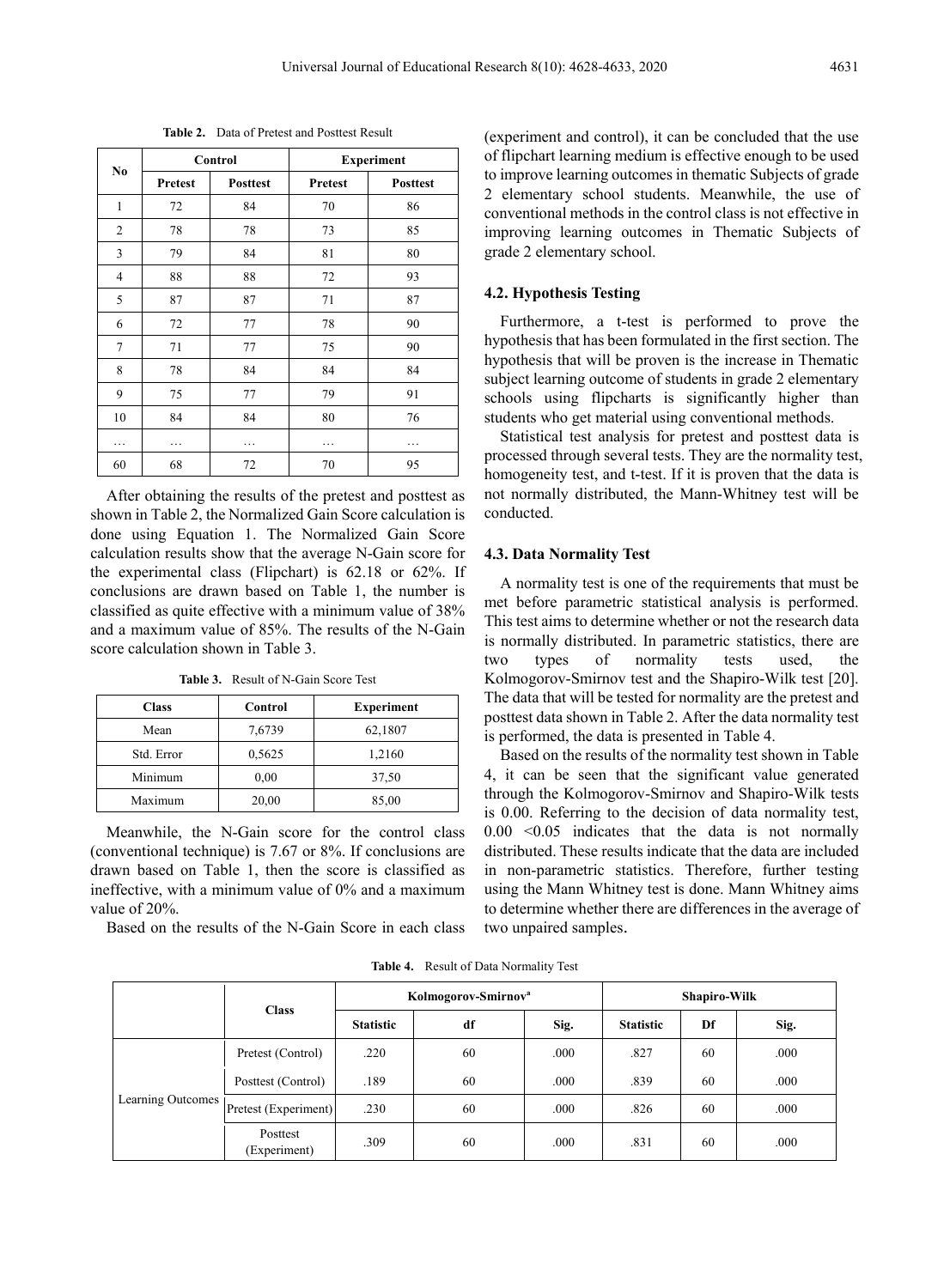**Table 5.** Result of Mann Whitney Test

| <b>Learning Outcomes</b> |          |  |  |
|--------------------------|----------|--|--|
| Mann-Whitney U           | 29,000   |  |  |
| Wilcoxon W               | 1859.000 |  |  |
| Z                        | $-9.409$ |  |  |
| Asymp. Sig. (2-tailed)   | .000     |  |  |

Based on the Mann Whitney test results shown in Table 5, it is known that the Asymp value. Sig. (2-tailed) of 0.00. Referring to the basis of decision making, the value of 0.00 <0.05 indicates that the hypothesis is accepted that there are differences in Thematic learning outcomes of students in grade 2 elementary school, so it can be concluded that there is an influence on the cooperative learning based using flipchart learning medium on learning outcomes in Thematic subjects of grade 2 elementary school in Rejotangan District.

## **5. Conclusions**

Based on the results of the study, it is known that the proposed learning medium (flipchart) can be said to be quite effective in improving student learning outcomes. This can be proven by using the N-Gain Score test with a significance level of 62%, while conventional media is not effective to be applied to thematic subjects with a percentage of 8%.

Furthermore, the Mann Whitney test shows that the significant value is 0.00. The value indicates that there is an influence on learning outcomes using flipchart medium based on cooperative learning in thematic subject for Grade 2 elementary school in Rejotangan District.

## **REFERENCES**

- [1] Rosmidah Hasibuan, "Analisis Dampak Limbah/Sampah Rumah Tangga Terhadap Pencemaran Lingkungan Hidup (Analysis of Impact of Household Waste / Waste on Environmental Pollution)," *Jurnal Ilmiah "Advokasi,"* vol. 4, no. 1, hlm. 42–52, 2016.
- [2] H. P. Putra dan Y. Yuriandala, "Studi Pemanfaatan Sampah Plastik Menjadi Produk dan Jasa Kreatif (Study of Utilizing Plastic Waste into Creative Products and Services)," *jstl*, vol. 2, no. 1, hlm. 21–31, Mar 2010, doi: 10.20885/jstl.vol2.iss1.art3.
- [3] R. A. Liliana, W. Raharjo, I. Jauhari, dan D. Sulisworo, "Effects of the Online Interactive Learning Media on Student's Achievement and Interest in Physics," *Universal Journal of Educational Research*, vol. 8, no. 3B, hlm. 59–68, Mar 2020, doi: 10.13189/ujer.2020.081507.
- [4] D. E. Pratiwi, "Penerapan Media Papan Balik (Flipchart) Pada Pembelajaran Tematik Untuk Meningkatkan Hasil

Belajar Siswa Sekolah Dasar (Application of Flipchart Media on Thematic Learning to Improve Learning Outcomes of Primary School Students)," vol. 01, hlm. 10, 2013.

- [5] F. C. Lunenburg, "Critical Thinking and Constructivism Techniques for Improving Student Achievement," hlm. 9.
- [6] Tatiana Borodina, Alfiya Sibgatullina, dan Anna Gizatullina, "Developing Creative Thinking in Future Teachers as a Topical Issue of Higher Education," *Journal of Social Studies Education Research*, vol. 4, no. 10, 2019.
- [7] Zana Babakr, Pakstan Mohamedamin, dan Karwan Kakamad, "Piaget's Cognitive Developmental Theory: Critical Review," *Education Quarterly Reviews*, vol. 2, no. 3, 2019.
- [8] R. P. Putra, "Pengembangan Media Pembelajaran Flip Chart Berbahan Dasar Bambu (Development of Flip Chart Learning Media Made from Bamboo)," vol. 7, hlm. 16, 2019.
- [9] Salim dan Andi Muh. Fahresyah, "Efektivitas Media Kartu Variabel dan Media Flip Chart Terhadap Hasil Belajar Matematika Siswa Kelas VIII SMP Negeri 4 Kendari (Media Effectiveness of Variable Card and Flip Chart Media on Mathematics Learning Outcomes of Class VIII Students of SMP Negeri 4 Kendari)," *Indonesian Digital Journal of Mathematics and Education*, vol. 4, no. 7, hlm. 462–472, 2017.
- [10] L. Shen, M. Wang, dan R. Shen, "Affective e-Learning: Using 'Emotional' Data to Improve Learning in Pervasive Learning Environment," hlm. 15, 2020.
- [11] S.-W. Chou dan C.-H. Liu, "Learning effectiveness in a Web-based virtual learning environment: a learner control perspective: Web-based virtual learning environment," *Journal of Computer Assisted Learning*, vol. 21, no. 1, hlm. 65–76, Feb 2005, doi: 10.1111/j.1365-2729.2005.00114.x.
- [12] C. N. Edward, D. Asirvatham, dan G. Johar, "The Impact of Teaching Oriental Music Using Blended Learning Approach," *Malaysian Journal of Learning and Instruction*, vol. 16, no. 1, hlm. 81–103, 2019.
- [13] R. K. Kaushal dan S. N. Panda, "A Meta Analysis on Effective Conditions to Offer Animation Based Teaching Style," *Malaysian Journal of Learning and Instruction*, vol. 16, no. 1, hlm. 129–153, 2019.
- [14] Sapto Haryoko, "Efektivitas Pemanfaatan Media Audio-Visual sebagai Alternatif Optimalisasi Model Pembelajaran (The Effectiveness of Utilizing Audio-Visual Media as an Alternative Optimization of Learning Models)," *Jurnal Edukasi@Elektro*, vol. 5, no. 1, hlm. 1–10, 2009.
- [15] Bin-Shyan Jong, Chien-Hung Lai, Yen-Teh Hsia, Tsong-Wuu Lin, dan Cheng-Yu Lu, "Using Game-Based Cooperative Learning to Improve Learning Motivation: A Study of Online Game Use in an Operating Systems Course," *IEEE Trans. Educ.*, vol. 56, no. 2, hlm. 183–190, Mei 2013, doi: 10.1109/TE.2012.2207959.
- [16] T. Hainey, T. M. Connolly, M. Stansfield, dan E. A. Boyle, "Evaluation of a game to teach requirements collection and analysis in software engineering at tertiary education level," *Computers & Education*, vol. 56, no. 1, hlm. 21–35, Jan 2011, doi: 10.1016/j.compedu.2010.09.008.